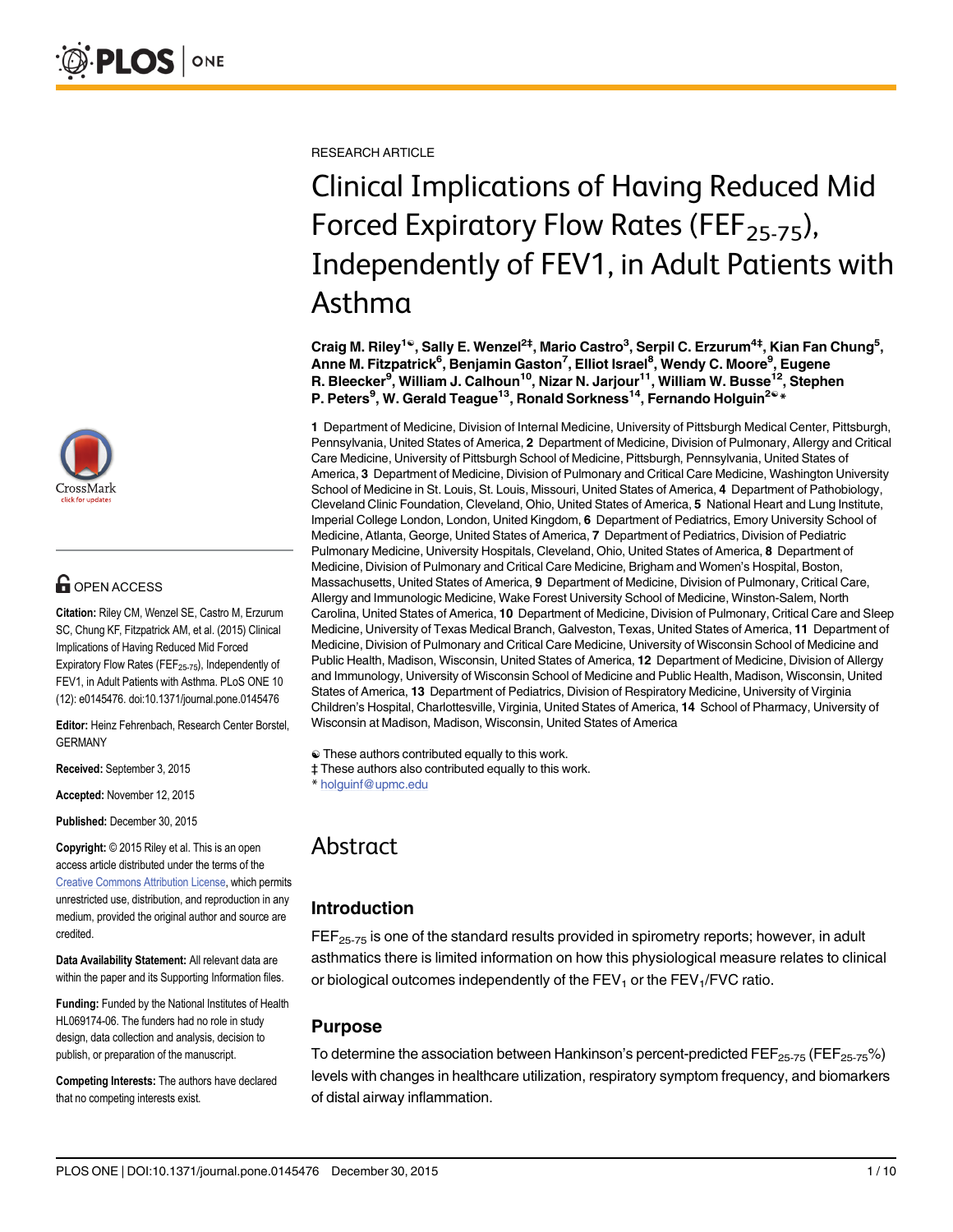#### <span id="page-1-0"></span>Methods

In participants enrolled in the Severe Asthma Research Program 1–2, we compared outcomes across  $FEF<sub>25-75</sub>$ % quartiles. Multivariable analyses were done to avoid confounding by demographic characteristics,  $FEV<sub>1</sub>$ , and the  $FEV<sub>1</sub>/FVC$  ratio. In a sensitivity analysis, we also compared outcomes across participants with  $\text{FE}_{25-75}$ % below the lower limit of normal (LLN) and FEV<sub>1</sub>/FVC above LLN.

#### **Results**

Subjects in the lowest  $FEF_{25-75}$ % quartile had greater rates of healthcare utilization and higher exhaled nitric oxide and sputum eosinophils. In multivariable analysis, being in the lowest  $FEF<sub>25-75</sub>$ % quartile remained significantly associated with nocturnal symptoms (OR 3.0 [95%CI 1.3–6.9]), persistent symptoms (OR 3.3 [95%CI 1–11], ICU admission for asthma (3.7 [1.3–10.8]) and blood eosinophil % (0.18 [0.07, 0.29]). In the sensitivity analysis, those with  $FEF_{25-75}$ % <LLN had significantly more nocturnal and persistent symptoms, emergency room visits, higher serum eosinophil levels and increased methacholine responsiveness.

#### **Conclusions**

After controlling for demographic variables,  $FEV<sub>1</sub>$  and  $FEV<sub>1</sub>/FVC$ , a reduced  $FEF<sub>25-75</sub>%$  is independently associated with previous ICU admission, persistent symptoms, nocturnal symptoms, blood eosinophilia and bronchial hyperreactivity. This suggests that in some asthmatics, a reduced  $\mathsf{FEF}_{25-75}$ % is an independent biomarker for more severe asthma.

#### Introduction

Both the diagnosis of asthma and the monitoring of disease severity rely on the use of pulmonary function testing (PFT) data. Though the forced expiratory volume in one second  $(FEV<sub>1</sub>)$ and the  $FEV<sub>1</sub>$  to forced vital capacity (FVC) ratio are the most commonly used spirometric measurements to identify both the presence and degree of airflow obstruction, other values such as the forced expiratory flow between 25% and 75% of the FVC (FEF<sub>25-75</sub>) are also com-monly reported [[1](#page-8-0)]. Although variation in the  $\text{FEF}_{25-75}$  was previously thought to reflect changes exclusively in the small airways ( $\langle 2mm \rangle$  $\langle 2mm \rangle$  $\langle 2mm \rangle$  [2-[4\]](#page-8-0), subsequent studies using other physiological or radiological parameters have shown that changes in FEF possibly reflect distal airflows that involve airways that have greater diameters. More importantly, there is limited information about its clinical usefulness, including the fact that current guidelines such as those from the Global Initiative for Asthma (GINA) and the Expert Panel Report 3 of the National Heart, Lung and Blood Institute do not provide specific recommendations for the use of FEF<sub>25-75</sub> in the evaluation or management of asthma [\[5](#page-8-0)[,6](#page-9-0)]. In heterogeneous populations, FEF<sub>25-75</sub> is seldom discordant from FEV<sub>1</sub> and FEV<sub>1</sub>/FVC [[7\]](#page-9-0). However, reduced FEF<sub>25-75</sub> in children with asthma has been shown to be associated with increased asthma severity, need for systemic steroid use and more frequent exacerbations in the setting of normal FEV<sub>1</sub>. It is not known whether these results are also applicable to adult asthmatics  $[8]$ .

To answer this question, we sought to determine whether the percent predicted  $\text{FEF}_{25-75}$ (FEF<sub>25-75</sub>%) is associated with clinical asthma outcomes among participants of the Severe Asthma Research Program (SARP). We hypothesized that having a reduced  $\text{FEF}_{25\text{-}75}\%$  would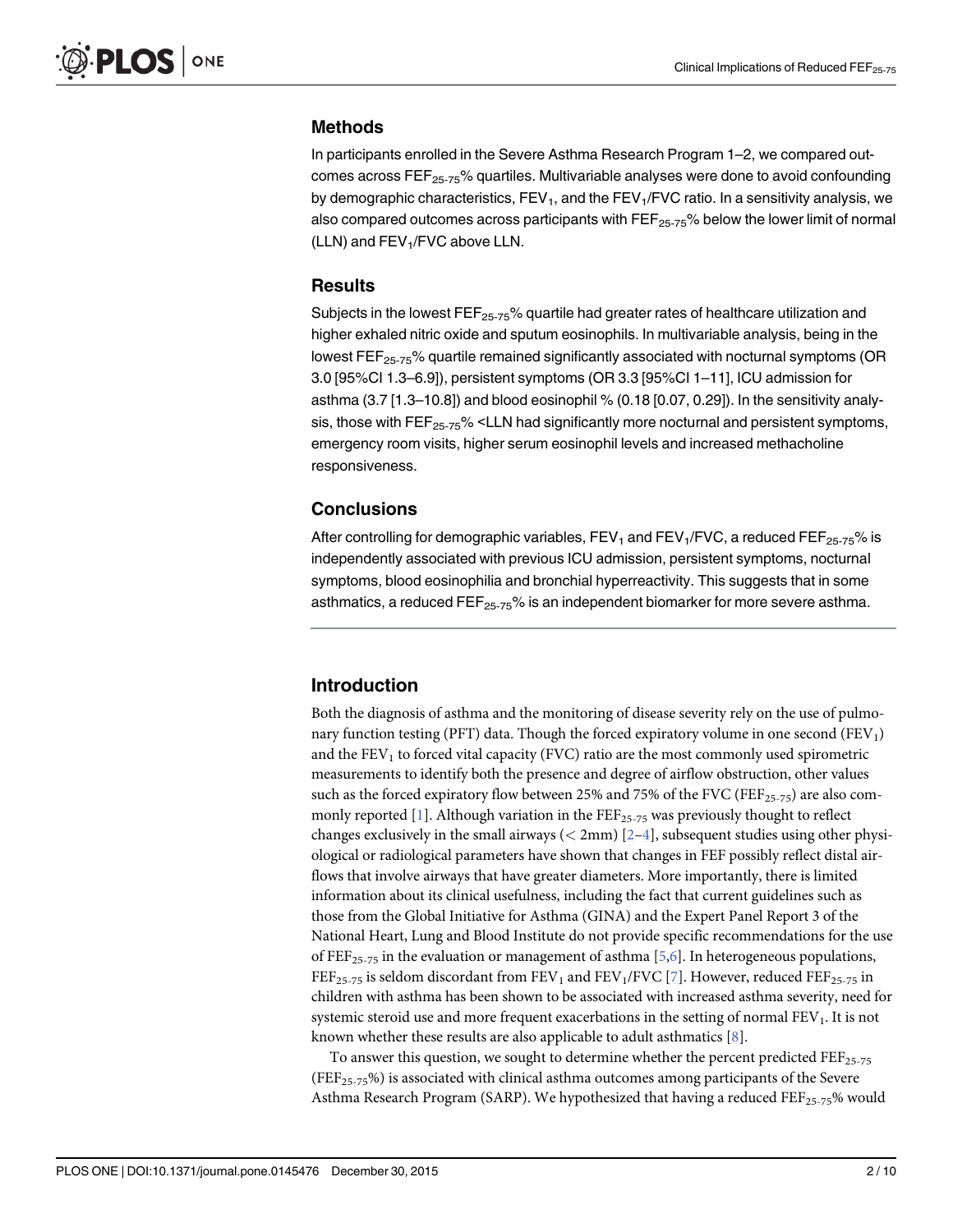<span id="page-2-0"></span>be associated with increased asthma morbidity independent of and beyond the severity implied by more traditional markers like FEV<sub>1</sub>%. We further hypothesized that FEF<sub>25-75</sub>% would be associated with biomarkers linked to more distal airway inflammation.

#### Methods

The study population consisted of participants ages 18 or older from the multi-center SARP study who met criteria for asthma and also had FEF measurements. Asthma diagnosis was based on having either a 12% increase in  $FEV<sub>1</sub>$  after short acting bronchodilator or a 20% drop in FEV<sub>1</sub> after inhalation of methacholine (PC<sub>20</sub> 25 mg/ml). The SARP 1-2 study has been previously described in detail [\[9\]](#page-9-0). Briefly, the study population consisted of subjects recruited at SARP participating academic centers through the use of local advertisement and from their clinics who met eligibility criteria, including being a current nonsmoker with asthma and having less than 5 pack-years of tobacco use. Study participants were classified as having either severe or not severe asthma. According to the American Thoracic Society (ATS) definition, severe asthma was defined as: at least 1 major criteria: a) Use of high-dose inhaled steroids for > 50% of the preceding year or b) continuous or near-continuous oral steroids); and at least 2 minor criteria: a) daily controller medication in addition to inhaled steroids, b) beta agonist required daily or near-daily, c) persistent airway obstruction, d) one or more urgent care visits for asthma per year, e) 3 or more oral corticosteroid bursts/year, f) clinical deterioration with reduction in oral steroid dose, and g) near-fatal asthma event in the past. Non-severe asthmatics included those with moderate (pre bronchodilator  $FEV<sub>1</sub> < 80%$  with or without use of inhaled corticosteroids (CS)) or mild (FEV<sub>1</sub>  $>$  80% with or without use of inhaled CS) asthma.

#### Clinical Data

After signing informed consent, study participants provided demographic information, smoking history, past medical history and frequency of respiratory symptoms in the 3 months preceding enrollment, including cough, sputum production, chest tightness, nighttime asthma symptoms, wheezing, and shortness of breath. Subjects also completed the Juniper Asthma Quality of Life Questionnaire (AQLQ). As this specific project was performed as secondary analysis of the above data following de-identification, no further patient consent or institutional review board approval was required.

### Allergy Skin Test

All participants underwent allergy skin testing for tree mix, grass mix, ragweed, weed mix, dogs, cats, molds, dust mites, and cockroach. To control for validity, diluting fluid and histamine were respectively used as negative and positive controls. Presence of atopy was defined as having at least one skin test reaction of  $\geq$ 3 mm and greater than the saline control.

### Lung Function testing

Spirometry was done following ATS guidelines [[10\]](#page-9-0). Post bronchodilator  $FEV<sub>1</sub>$  was recorded as the maximum bronchodilator change between 4 and 8 puffs of albuterol. Patients with a baseline FEV<sub>1</sub>  $>$  50% and FEV<sub>1</sub>  $\geq$  1.5L underwent methacholine challenge, following a 7-dose algorithm of incremental doses from 0.078mg/ml to maximum of 25 mg/ml. A provocation concentration (PC20) of  $\langle 16 \text{ mg/ml}$  was considered positive. This high value was chosen because of the high and prolonged steroid doses in the population. Because of  $FEV<sub>1</sub>$  criteria, methacholine challenges were only done to a subset of the subjects.  $FEF_{25-75}$ % was calculated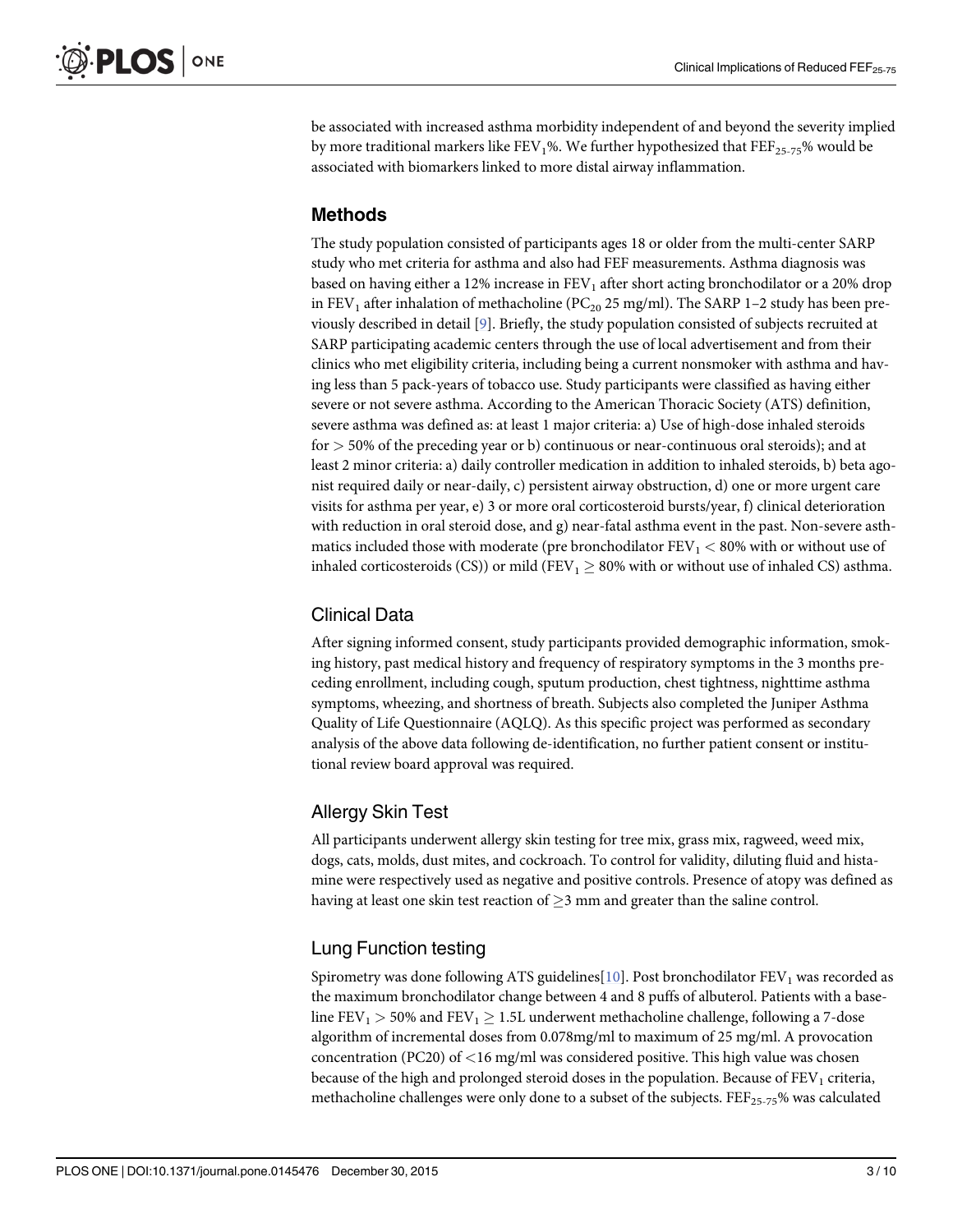<span id="page-3-0"></span>using Hankinson's regression models for each sex and by race [[11](#page-9-0)]. Exhaled nitric oxide (eNO) was measured online following ATS and ERS standards [[12](#page-9-0)].

#### Statistical Analysis

The  $\text{FEF}_{25-75}$ % distribution was divided into quartiles to determine how the variability in this measure associates with changes in healthcare utilization, frequency of respiratory symptoms and biomarkers of distal airway inflammation. Healthcare utilization included emergency department (ED) visits, hospitalizations and intensive care unit (ICU) admissions for asthma. The frequency of respiratory symptoms was defined as a binary variable for having or not having symptoms at least twice or more per week. Continuous parametric and non-parametric data were respectively compared across  $\text{FEF}_{25-75}$ % quartiles using one way ANOVA or Kruskal Wallis tests with Bonferroni pairwise comparisons. The Chi2 test was used to compare the distribution of categories.

To evaluate for possible confounders, we performed logistic regression analysis that included the following models: a) univariable, b) adjusted for demographic factors (age, gender, BMI, race), and c) full model adjusted for demographic variables  $+ FEV<sub>1</sub>%$  predicted and the FEV1/FVC ratio. The covariable model selection was based a priori and whether their p value was  $< 0.1$  or the model's estimate changed by  $\geq 10\%$ . Given the high degree of correlation between FEF and  $FEV<sub>1</sub>$  or the  $FEV<sub>1</sub>/FVC$  ratio, all models were evaluated for collinearity using the variance inflation factor (VIF). Due to the fact that in severe asthmatics, FVC accounts for most of the FEV<sub>1</sub> reversal after bronchodilation due to air trapping  $[13]$ , a separate multivariate analysis was run with adjustment for FVC rather than  $FEV<sub>1</sub>$  [\(S3 Table](#page-8-0)); both could not be adjusted for in the same model due to collinearity. We also performed a sensitivity analysis to determine the study outcomes of discordant subjects with low  $\text{FEF}_{25-75}$ % but no airway obstruction, defined as having  $\text{FE}_{25-75}$  < LLN with  $\text{FE}_{1/FVC}$  > the lower limit of normal (LLN). All statistics were done using Stata 13.0 (College Park, Tx).

#### **Results**

The characteristics of the study population are shown in [Table 1](#page-4-0), which consisted of 829 participants, of whom the majority was Caucasian, female and overweight. With decreasing FEF<sub>25-75</sub>% quartiles, there was a greater proportion of African American race, larger BMI, longer duration of asthma and a higher proportion of moderate to severe asthmatics. There was also a strong association between  $\text{FE}_{25-75}$ % quartiles with increased medication use health care utilization, eNO, IgE and sputum eosinophil proportions. Similarly, participants in the lower quartile distribution were more likely to have required an oral corticosteroid burst, to be seen in the emergency room or to be hospitalized for asthma. Those in the lowest  $FEF_{25-75}$ % quartile had the highest likelihood of having been previously intubated for asthma. With progressive FEF<sub>25-75</sub>% decline, there was also a significant reduction in FVC, FEV<sub>1</sub> and the FEV<sub>1</sub>/FVC ratio as shown in [Table 2.](#page-4-0) Adjustment for FVC rather than FEV<sub>1</sub> did not signifi-cantly change the results of the multivariate analysis [\(S3 Table](#page-8-0)).

#### Multivariable analyses

**Respiratory symptoms.** In the univariable analysis  $(S1 \text{ Table})$ , compared to highest referent FEF<sub>25-75</sub>% quartile (median 92.5 (IQR [80.1, 101.1]) category, the odds of having persistent respiratory symptoms increased in association with lower  $\text{FEF}_{25-75}$ % quartiles and remained largely significant after adjustment for age, BMI, sex, duration of asthma and ever smoking; however, after adjustment for  $FEV_1$  percent predicted and the  $FEV_1/FVC$  ratio, only nocturnal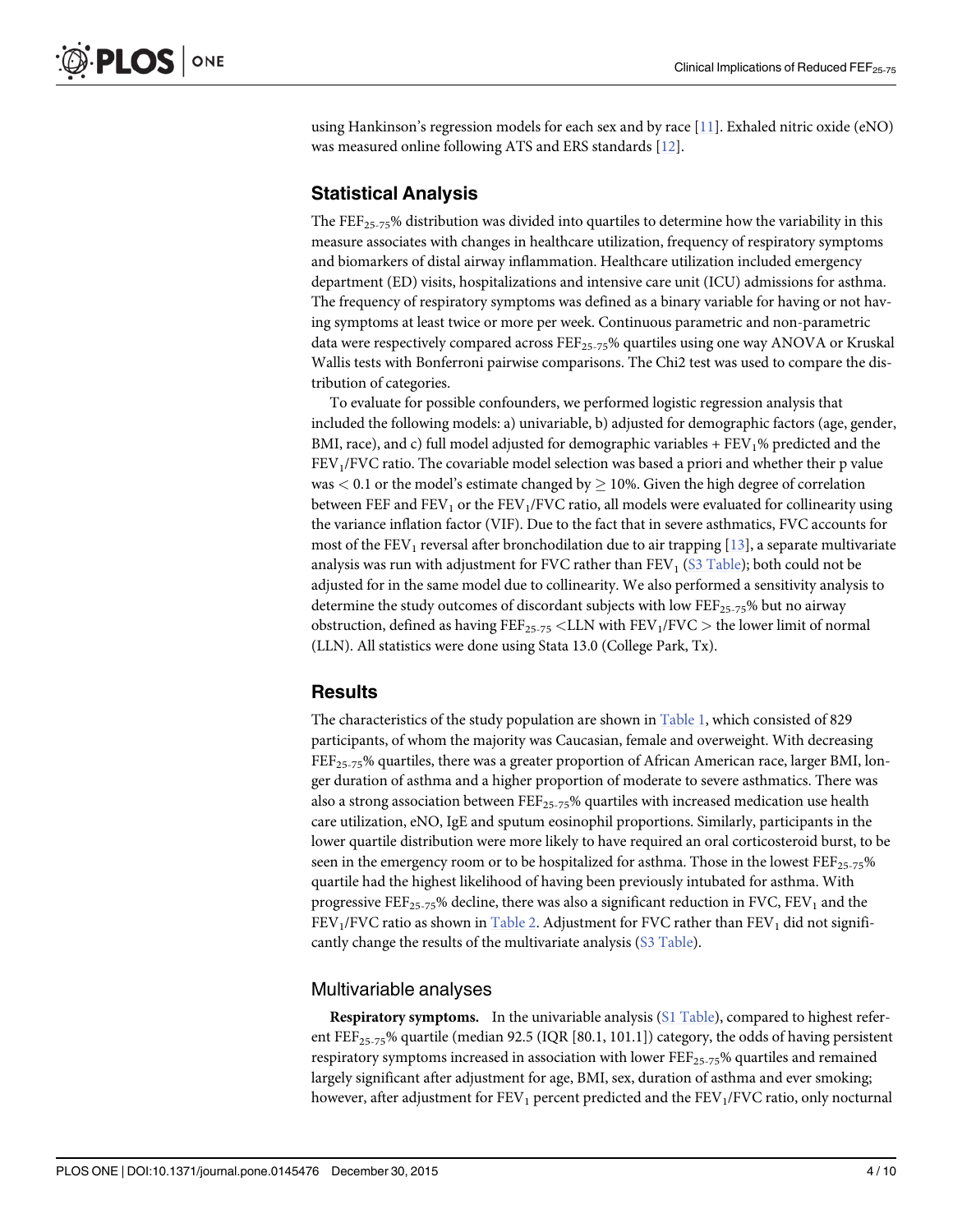<span id="page-4-0"></span>

|                              | Overall<br>$N = 829$ | Q1<br>88 (74-146)<br>$N = 207$ | Q <sub>2</sub><br>64 (56-74)<br>$N = 207$ | Q <sub>3</sub>    | Q4<br>$27(9-37)$<br>$N = 207$ | P-value      |
|------------------------------|----------------------|--------------------------------|-------------------------------------------|-------------------|-------------------------------|--------------|
|                              |                      |                                |                                           | 46 (37-55)        |                               |              |
|                              |                      |                                |                                           | $N = 208$         |                               |              |
| Demographics                 |                      |                                |                                           |                   |                               |              |
| Age                          | 36.8 (25.5, 46.6)    | 32.6(22.2, 38.9)               | 35.3(25.6, 42.0)                          | 37.6 (26.7, 47.7) | 41.7 (32.2, 49.6)             | P<0.0001     |
| Sex-Female                   | 65.1%                | 67.1%                          | 70.5%                                     | 64.4%             | 58.4%                         | $P = .07$    |
| Sex-Male                     | 34.9%                | 32.9%                          | 29.5%                                     | 35.6%             | 41.6%                         |              |
| Race-White                   | 64.9%                | 74.4%                          | 69.6%                                     | 61.1%             | 54.6%                         | P<0.0001     |
| Race-Black                   | 27.4%                | 15.0%                          | 25.1%                                     | 31.7%             | 37.7%                         |              |
| Race-Other                   | 7.7%                 | 10.6%                          | 5.3%                                      | 7.2%              | 7.7%                          |              |
| <b>BMI</b>                   | 29.9 (23.9, 34.2)    | 28.0 (22.5, 32.5)              | 29.6 (23.8, 33.0)                         | 30.8 (24.6, 35.0) | 31.3 (25.1, 35.9)             | P<0.0001     |
| Duration of asthma (yrs)     | 21.8 (11.8, 30.6)    | 17.9 (8.5, 23.8)               | 19.9 (10.6, 27.1)                         | 23.0 (12.8, 32.1) | 26.3 (15.6, 35.9)             | P<0.0001     |
| Ever smoked                  | 20.7%                | 18.0%                          | 20.3%                                     | 21.2%             | 23.2%                         | $P = 0.6$    |
| <b>Biomarkers</b>            |                      |                                |                                           |                   |                               |              |
| Exhaled NO (ppb)             | 38.0 (15.6, 48.1)    | 31.1 (13.5, 36.6)              | 37.1 (14.1, 49.7)                         | 40.1 (17.8, 52.2) | 43.8 (17.0, 49.3)             | $P < 0.01*$  |
| IgE (IU/mL blood)            | 324 (54, 334)        | 197 (42, 226)                  | 316 (52, 355)                             | 401 (64, 362)     | 384 (56, 385)                 | $P < 0.05*$  |
| Eosinophil % (blood)         | 3.93(2, 5)           | 3.40(1.55, 5)                  | 3.95(2, 5)                                | 3.66(2, 5)        | 4.72(2.6)                     | $P < 0.01**$ |
| Sputum eosinophil %          | 4.89(0.2, 4.1)       | 3.22(0.001, 1.9)               | 3.08(0.2, 2.8)                            | 3.66(0.3, 4.0)    | 9.59(0.6, 8.6)                | P<0.001**    |
| <b>PC20</b>                  | 1.15(0.42, 3.89)     | 2.25(0.89, 6.48)               | 1.28 (0.53, 3.99)                         | 0.84(0.27, 2.42)  | 0.46(0.19, 1.44)              | P<0.0001*    |
| <b>Outcomes</b>              |                      |                                |                                           |                   |                               |              |
| ER for breathing ever        | 67.9%                | 61.8%                          | 58.5%                                     | 68.1%             | 83.1%                         | P < 0.001    |
| Spent night in hospital ever | 42.4%                | 33.3%                          | 30.4%                                     | 38.8%             | 67.2%                         | P < 0.001    |
| <b>ICU</b> ever              | 15.9%                | 6.4%                           | 7.8%                                      | 14.7%             | 34.8%                         | P < 0.001    |
| Intubated ever               | 8.3%                 | 4.8%                           | 5.8%                                      | 4.8%              | 18.0%                         | P < 0.001    |

#### [Table 1.](#page-3-0) Characteristics of the study population by the  $\text{FEF}_{25-75}$ % quartile distribution.

Footnote: Continuous variables are shown as median (Inter quartile range). Categorical variables shown as percentage of total. Q: quartile, BMI: body mass index, NO: nitric oxide, WBC: white blood cell, PC20: provocation challenge, ER: emergency room, ICU: intensive care unit.

\* P value calculated from log transformed data

\*\* P value calculated from Kruskal-Wallis test

doi:10.1371/journal.pone.0145476.t001

symptoms and persistent symptoms remained significantly associated with the lowest FEF<sub>25-75</sub>% quartile (median 25.6 [IQR 20.4, 32.2]) as shown in [Table 3](#page-5-0) and [Fig 1A.](#page-6-0)

Healthcare utilization. In the univariable analysis, compared to the referent category, the odds of ever requiring hospitalizations, ED visits or ICU care increased in relation to lower

#### [Table 2.](#page-3-0) Lung function parameters by the FEF25-75% quartile distribution.

|                        | Overall           | Q1                | Q2                | Q3                | Q4                |
|------------------------|-------------------|-------------------|-------------------|-------------------|-------------------|
|                        | $N = 829$         | $N = 207$         | $N = 207$         | $N = 208$         | $N = 207$         |
| FEV1 (% predicted)     | 78.6 (66, 92)     | 97.2 (90, 104)    | 87.0 (80, 94)     | 74.5 (67, 81)     | 55.9 (46, 66)     |
| FVC (% predicted)      | 89.4 (79, 101)    | 97.6 (89, 106)    | 94.5 (84, 103)    | 88.1 (79, 97)     | 77.4 (64, 89)     |
| FEV1/FVC               | 0.72(0.65, 0.80)  | 0.83(0.80, 0.87)  | 0.76(0.73, 0.80)  | 0.70(0.66, 0.74)  | 0.59(0.53, 0.65)  |
| FEF25-75 (% predicted) | 57.0 (37.2, 73.8) | 92.5(80.1, 101.1) | 64.0 (59.0, 68.5) | 46.0 (41.8, 50.8) | 25.6 (20.4, 32.2) |

Footnote: Values shown as median (Inter quartile range). Q: quartile, FEV1: forced expiratory volume in one second, FVC: forced vital capacity, FEF25- 75: forced expiratory flow between 25% and 75% of FVC.

doi:10.1371/journal.pone.0145476.t002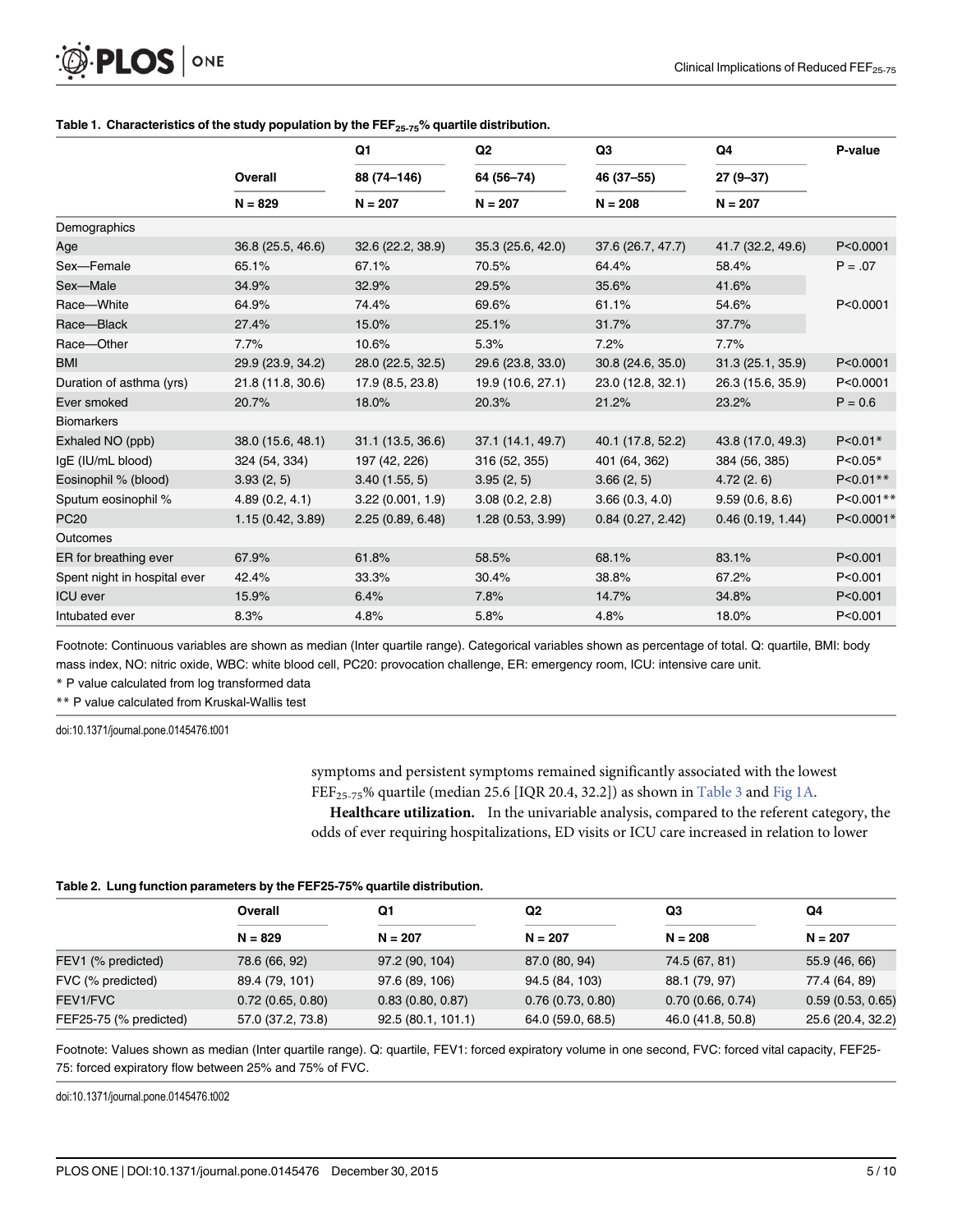<span id="page-5-0"></span>

| Wheeze                        | <b>SOB</b>              | <b>Nocturnal Sx</b>         | <b>Sputum production</b>  | <b>Chest tightness</b>        | <b>Persistent Sx</b> |
|-------------------------------|-------------------------|-----------------------------|---------------------------|-------------------------------|----------------------|
| 1.00                          | 1.00                    | 1.00                        | 1.00                      | 1.00                          | 1.00                 |
| 1.32(0.83, 2.08)              | 1.21(0.75, 1.95)        | 1.72 (1.09, 2.72)           | 1.23(0.79, 1.91)          | 0.78(0.49, 1.24)              | 1.54 (0.72, 3.30)    |
| 1.40 (0.78, 2.53)             | 1.27(0.67, 2.40)        | 1.75(0.99, 3.08)            | 1.17(0.67, 2.03)          | 0.60(0.33, 1.09)              | 2.50(1.05, 5.99)     |
| 1.97 (0.82, 4.73)             | 2.21 (0.84, 5.79)       | 3.01(1.32, 6.89)            | 1.6(0.72, 3.58)           | 0.49(0.21, 1.15)              | 3.32 (1.00, 11.03)   |
| <b>ER</b> ever                | Spent night hosp ever   | <b>ICU ever</b>             | <b>Ever intubated</b>     |                               |                      |
| 1.00                          | 1.00                    | 1.00                        | 1.00                      |                               |                      |
| 0.68(0.42, 1.10)              | 0.60(0.37, 0.98)        | 1.04(0.47, 2.31)            | 0.91(0.37, 2.27)          |                               |                      |
| 0.81(0.43, 1.52)              | 0.63(0.34, 1.14)        | 1.64(0.71, 3.78)            | 0.55(0.19, 1.62)          |                               |                      |
| 1.48(0.56, 3.91)              | 1.38 (0.58, 3.29)       | 3.73(1.28, 10.83)           | 1.63(0.45, 5.91)          |                               |                      |
| eNO                           | lgE                     | <b>Blood Eos</b>            | <b>Sputum Eos</b>         | <b>PC20</b>                   |                      |
| 0                             | $\mathbf 0$             | $\Omega$                    | $\mathbf{0}$              | 0                             |                      |
| $3.37$ ( $-5.05$ , $11.78$ )  | 133.94 (-42.11, 309.99) | 0.07(0.01, 0.13)            | $-0.90$ $(-4.07, 2.27)$   | $-1.53$ ( $-2.66, -0.39$ )    |                      |
| 4.85 (-5.84, 15.56)           | 255.44 (34.19, 476.69)  | $0.07$ ( $-0.01$ , $0.14$ ) | $-0.82$ ( $-4.81, 3.17$ ) | $-2.86(-4.43,-1.29)$          |                      |
| $3.38$ ( $-12.28$ , $19.03$ ) | 281.21 (-37.73, 600.14) | 0.18(0.07, 0.29)            | $3.75$ (-2.07, 9.57)      | $-3.12$ ( $-5.34$ , $-0.90$ ) |                      |
|                               |                         |                             |                           |                               |                      |

#### [Table 3.](#page-4-0) Multivariable analysis of respiratory symptoms, healthcare utilization and biomarkers by FEF<sub>25-75</sub>% quartile distribution.

Footnote: Multivariable logistic (odds ratio) and linear regression (beta coefficient) models were adjusted for age, sex, body mass index, duration of asthma, history of smoking, FEV1 and FEV1/FVC. Q: quartile, SOB: shortness of breath, Sx: symptoms, ER: emergency room, ICU: intensive care unit, eNO: exhaled nitric oxide, Eos: eosinophils, PC20: provocation challenge, FEF quartiles: Q1: 88 (74–146), Q2: 64 (56–74), Q3: 46 (37–55), Q4: 27 (9–37)

doi:10.1371/journal.pone.0145476.t003

FEF<sub>25-75</sub>% quartiles ( $S1$  Table). After adjusting for demographics, these associations were attenuated but remained significant. After adjusting for  $FEV<sub>1</sub>%$  and the  $FEV<sub>1</sub>/FVC$  ratio, only those in the lowest  $\text{FEF}_{25\text{-}75}$ % quartile had a significantly increased odds ratio (OR) of ever having an ICU admission for asthma (Table 3, [Fig 1B](#page-6-0)).

Biomarkers of allergic, airway inflammation and bronchial hyperactivity. In the univariable analysis, lower  $\text{FEF}_{25\text{-}75}$ % quartiles were significantly associated with log-transformed eNO, IgE, PC20, blood and sputum eosinophils ([S1 Table\)](#page-7-0). After adjustment for demographics, these remained significant with the exception of blood eosinophilia. In the fully adjusted model, the  $3^{rd}$  FEF<sub>25-75</sub>% quartile was associated with IgE, eNO, PC20, and marginally with sputum eosinophils. In the lowest quartile, only blood eosinophils and PC20 remained signifi-cant (Table 3 and [Fig 1C](#page-6-0)), though a trend towards increasing IgE, eNO and sputum eosinophilia remained.

Sensitivity analysis on patients with discordant  $FEF_{25-75}$  and  $FEV1/FVC$ . Compared to asthmatics with an FEF<sub>25-75</sub> >LLN and FEV<sub>1</sub>/FVC >LLN, those with a reduced FEF<sub>25-75</sub>  $\leq$ LLN but FEV<sub>1</sub>/FVC  $>$ LLN, had significantly increased nocturnal symptoms and persistent symptoms. They were also more likely to visit the emergency room, to have serum eosinophilia and bronchial hyperreactivity ([S2 Table\)](#page-8-0).

#### **Discussion**

In this cross sectional study of SARP participants, reduced  $FEF_{25-75}$ % was associated with increased frequency of respiratory symptoms, greater healthcare utilization and higher levels of biomarkers of distal airway inflammation. Although many of these associations were attenuated by adjusting for  $FEV_1%$  and the  $FEV_1/FVC$  ratio, having a reduced  $FEF_{25-75}%$  was independently related to more frequent nocturnal and persistent symptoms, ICU admission for asthma, higher eNO, greater bronchial hyperresponsiveness and higher sputum eosinophil percentage. Further, among patients with an  $FEV<sub>1</sub>/FVC$  ratio above the lower limit of normal, having an FEF<sub>25-75</sub> below the LLN was associated with increased symptom burden, healthcare utilization, serum eosinophilia and bronchial hyperreactivity. Together, these results show for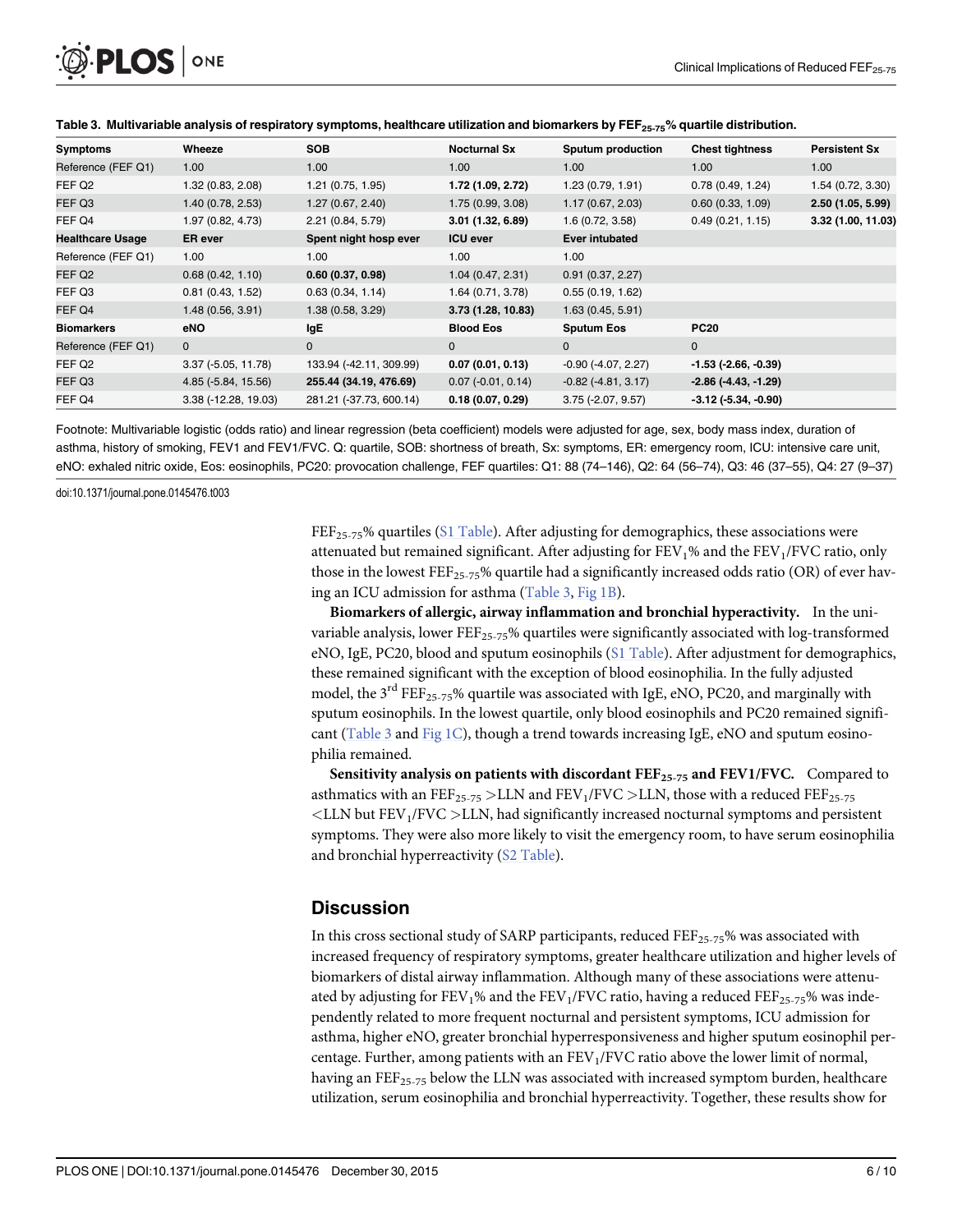<span id="page-6-0"></span>



[Fig 1. A](#page-4-0)djusted odds ratios and beta coefficients of respiratory symptom frequency (a), healthcare utilization (b), biomarkers and bronchial hyperresponsiveness (c). Footnote: Multivariable logistic and regression models adjusted for: for age, sex, body mass index, duration of asthma, history of smoking, FEV1 and FEV1/FVC. Error bars represent 95% confidence intervals.

doi:10.1371/journal.pone.0145476.g001

the first time in adults with asthma, that having a low  $\text{FEF}_{25-75}$ % identifies a group of patients with higher morbidity and elevated biomarkers of distal airway inflammation.

According to the European Respiratory Society (ERS) and the American Thoracic Society (ATS) task force for standardization of lung function testing, the  $FEF_{25-75}$  is defined as the mean forced expiratory flow between the 25% and 75% of the FVC [[14](#page-9-0),[15](#page-9-0)], which some have interpreted as a quantitative measure of small airways ( $\langle$ 2mm) obstruction [ $\frac{4}{3}$  $\frac{4}{3}$  $\frac{4}{3}$ ]. Indeed, since the 1970s  $\text{FEF}_{25-75}$ % rates were proposed to be a marker of small airway obstruction and a more sensitive way to detect early stages of obstructive airway disease. However, others have argued that  $\text{FEF}_{25-75}$ % is highly variable and neither sufficiently sensitive nor specific to diagnose obstructive lung disease [ $16$ ]. Moreover, FEF<sub>25-75</sub>% has not been shown to correlate with other physiologic or histologic measures of distal lung inflammation [\[16\]](#page-9-0). Using computed tomography airway morphometric analysis,  $\text{FE}_{25-75}$ % has been shown to be moderately and inversely correlated with the bronchial wall area (WA) and WA corrected for body surface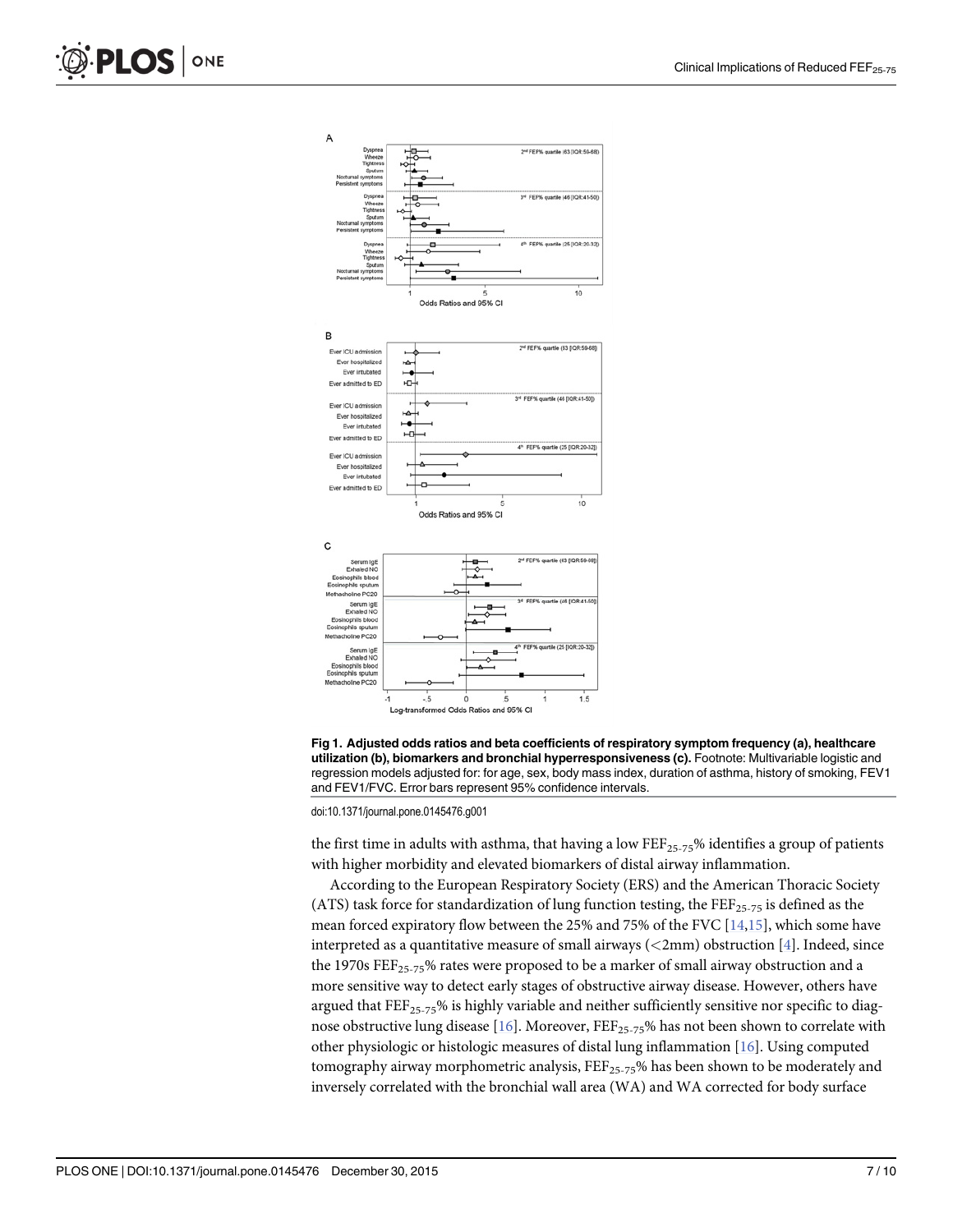<span id="page-7-0"></span>area, though not exclusively in the small airways [\[17\]](#page-9-0). Although it is possible that  $\text{FE}_{25-75}$ % predominantly reflects flows derived from more distal airways, there is insufficient data to support the concept that variability in this measure is specific to small airway changes. Despite these limitations,  $\text{FEF}_{25-75}$ % continues to be part of the standard spirometry report. More importantly, there are no recommendations as to how reductions in this measure should be taken into consideration for asthma treatment or for risk stratification.

Unlike Quanjer et al[*7*] who have argued that FEF<sub>25-75</sub>% does not aid clinical decision making, our results support a different conclusion. Although we also found the percentage of discordant cases (low FEF25-75% with a normal FEV1/FVC) is relatively small, FEF was independently associated with several clinical, inflammatory and healthcare outcomes. Further, the study by Quanjer et al was unable to examine these associations, as their study did not include any non-physiological clinical outcomes.

In children, a low  $\text{FE}_{25-75}$ % has been associated with greater odds for systemic steroids and ED visits, despite having a normal  $FEV<sub>1</sub>$  [[18](#page-9-0)]. Similarly, our study found that even when controlling for  $FEV_1$  and the  $FEV_1/FVC$  ratio, asthmatics with lower  $FEF_{25-75}$ % have greater odds of having been admitted to the ICU and to have persistent respiratory symptoms. In addition, we have shown that lower  $\text{FE}_{25-75}$ % is independently associated with eNO. As shown by Dweik et al[[19](#page-9-0)], eNO is associated with increased asthma morbidity when levels are above 35 ppb. When taken into consideration with increased persistent and nocturnal symptoms, we speculate that  $\text{FE}$ <sub>25-75</sub>% is indeed related to more distal airway inflammation either not fully captured or not yet evident by  $FEV_1$ ; however, further work must be done to evaluate this hypothesis. If proven in prospective investigation, the clinical implications would include both prognosis and identification of an at-risk asthma population for more intensive therapy.

There are significant limitations that need to be considered when evaluating the results from this study. First, given the cross-sectional nature of this study, no causal implications can be made between  $\text{FEF}_{25-75}$ % and asthma severity. This question will need to be answered in the ongoing longitudinal SARP 3 study. Also, reliance on questionnaire responses may contribute to recall bias, though this should be a non-differential bias with regards to the  $\text{FE}$ <sub>25-75</sub>% distributions. Additionally, our results may lack external validity, as the SARP study population is enriched with a higher proportion of participants with severe asthma and is not representative of the general adult asthma population. Though this limits the generalization of these findings, it should be noted that SARP still represents a broader spectrum of asthma than most studies, which may help with distinguishing effects.

#### Conclusions

Independent of  $FEV<sub>1</sub>$  and  $FEV<sub>1</sub>/FVC$ ,  $FEF<sub>25-75</sub>%$  predicted identifies a population of adult asthmatics with more severe symptoms, greater health care utilization and elevated biomarkers of distal airway inflammation. Further research is needed to determine if this information can be used clinically to guide treatment decisions or for prognostic evaluation; these questions are currently undergoing longitudinal analysis within SARP 3.

#### Supporting Information

[S1 Table](http://www.plosone.org/article/fetchSingleRepresentation.action?uri=info:doi/10.1371/journal.pone.0145476.s001). Symptoms, Health Care Utilization and Biomarkers across FEF Quartiles unadjusted and adjusted for demographics. Footnote: Multivariable logistic (odds ratio) and linear regression (beta coefficient) models were adjusted for age, sex, body mass index, duration of asthma, history of smoking, FEV1 and FEV1/FVC. Bolded values represent p-values < 0.05. \*Multivariate analysis odds ratios and 95% confidence intervals. \*\*Linear regression beta coefficients and 95% confidence intervals. Q: quartile, SOB: shortness of breath, Sx: symptoms, ER: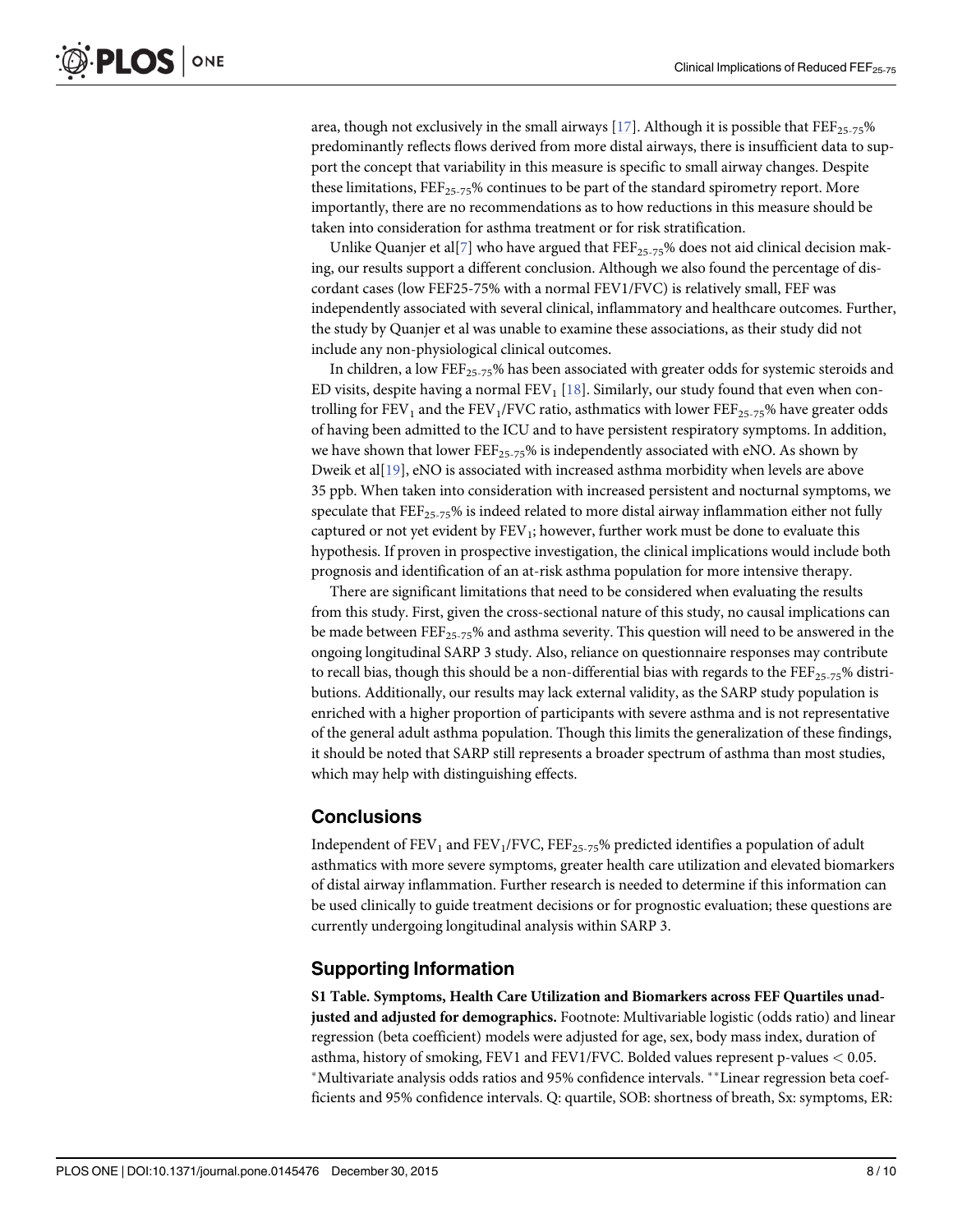<span id="page-8-0"></span>emergency room, ICU: intensive care unit, eNO: exhaled nitric oxide, Eos: eosinophils, WBCs: white blood cells, PC20: provocation challenge, FEF quartiles: Q1: 88 (74–146), Q2: 64 (56–74), Q3: 46 (37–55), Q4: 27 (9–37).

(DOC)

[S2 Table](http://www.plosone.org/article/fetchSingleRepresentation.action?uri=info:doi/10.1371/journal.pone.0145476.s002). Sensitivity Analysis Comparing Decreased FEF<sub>25-75</sub>% with Normal FEV<sub>1</sub>/FVC against Normal Spirometry. Footnote: Reference:  $FEV_1/FVC > LLN$  and  $FEF_{25-75} > LLN$ . Low/Normal:  $\text{FEF}_{25-75}$  <LLN and  $\text{FEV}_1/\text{FVC}$  >LLN. Bolded values are statistically significant to  $p < 0.05$ . Values shown represent multivariate analysis odds ratios (\*) or linear regression beta coefficients (\*\*). SOB: shortness of breath, Sx: symptoms, ratio:  $FEV_1/FVC$ ,  $FEF: FEF_{25-75}\%$ , BMI: body mass index, ER: emergency room, Hosp: hospital, eNO: exhaled nitric oxide, Eos: eosinophils, WBCs: white blood cells, PC20: methacholine provocation challenge. (DOC)

[S3 Table](http://www.plosone.org/article/fetchSingleRepresentation.action?uri=info:doi/10.1371/journal.pone.0145476.s003). Multivariable analysis of respiratory symptoms, healthcare utilization and biomarkers by  $\text{FE}$ <sub>25-75</sub>% quartile distribution with FVC instead of FEV<sub>1</sub>. Footnote: Multivariable logistic (odds ratio) and linear regression (beta coefficient) models were adjusted for age, sex, body mass index, duration of asthma, history of smoking, FVC and FEV1/FVC. Q: quartile, SOB: shortness of breath, Sx: symptoms, ER: emergency room, ICU: intensive care unit, eNO: exhaled nitric oxide, Eos: eosinophils, PC20: provocation challenge, FEF quartiles: Q1: 88 (74–146), Q2: 64 (56–74), Q3: 46 (37–55), Q4: 27 (9–37). (DOC)

[S4 Table](http://www.plosone.org/article/fetchSingleRepresentation.action?uri=info:doi/10.1371/journal.pone.0145476.s004). Demographic and lung function characteristics of non-obstructed patients with normal vs low FEF<sub>25-75</sub>. Footnote: Continuous variables are shown as median (Inter quartile range). Categorical variables shown as percentage of total. BMI: body mass index, FEV1: forced expiratory volume in one second, FVC: forced vital capacity, FEF25-75: forced expiratory flow between 25% and 75% of FVC. P-values shown calculated by chi-squared for categorical variables and t-test for continuous variables. (DOC)

#### Author Contributions

Conceived and designed the experiments: CMR FH SCE SEW. Performed the experiments: CMR FH. Analyzed the data: CMR FH. Wrote the paper: CMR FH SCE SEW. Contributed with participant recruitment: ERB WWB WJC MC AMF BG EI NNJ WCM SPP WGT KFC SCE SEW RS.

#### References

- [1.](#page-1-0) Program NAEaP (2007) Expert Panel Report 3. National Heart, Lung and Blood Institute Produced Publications: National Institute of Health.
- [2.](#page-1-0) Terra Filho M, Vargas FS, Cukier A, Fiss E, Romeiro Neto M, Croce J, et al. (1986) [Forced mid-expiratory flow rate (FEF 25–75%): a critical analysis of its value in recognizing diseases of the small airways]. Allergol Immunopathol (Madr) 14: 199–203.
- 3. Perez T, Chanez P, Dusser D, Devillier P (2013) Small airway impairment in moderate to severe asth-matics without significant proximal airway obstruction. Respir Med 107: 1667-1674. doi: [10.1016/j.](http://dx.doi.org/10.1016/j.rmed.2013.08.009) [rmed.2013.08.009](http://dx.doi.org/10.1016/j.rmed.2013.08.009) PMID: [24025779](http://www.ncbi.nlm.nih.gov/pubmed/24025779)
- [4.](#page-1-0) McFadden ER Jr, Linden DA (1972) A reduction in maximum mid-expiratory flow rate. A spirographic manifestation of small airway disease. Am J Med 52: 725–737. PMID: [5030170](http://www.ncbi.nlm.nih.gov/pubmed/5030170)
- [5.](#page-1-0) (2007) Expert Panel Report 3: Guidelines for the Diagnosis and Management of Asthma.